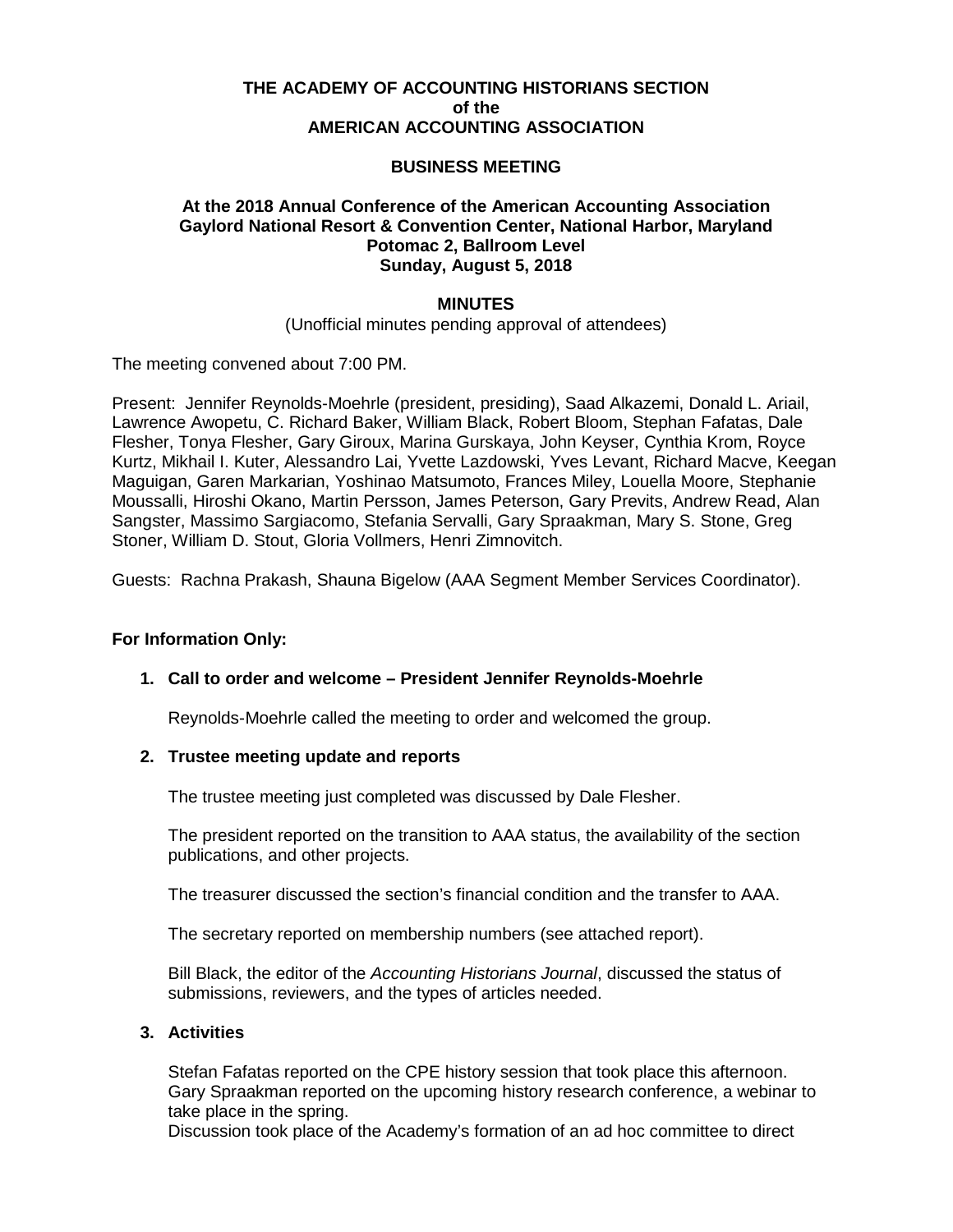memorial writing. Mikhail Kuter discussed the 2020 World Congress of Accounting Historians in St. Petersburg, Russia. The winding down of the Academy's 501c(3) was discussed.

### **4. Regional coordinators for the regional meetings**

Tom King reported on the progress in organizing a history panel for each regional meeting.

### **5. Presentation of Academy awards - Jennifer Reynolds-Moehrle**

[For the remarks made by Reynolds-Moehrle for these awards and further information, please see elsewhere in the October, 2018 issue of the *Accounting Historians Notebook*.]

## **A. Margit F. and Hanns-Martin Schoenfeld Scholarship – Adriana Silva, University of Minho (location of doctoral work)**

**B. Innovation in Accounting History Education Award – John Keyser, Ohio State University**

**C. Alfred R. Roberts Memorial Research Award – Kendall Bowlin, Jeremy Griffin, and Rachna Prakash, University of Mississippi**

**D. Barbara D. Merino Award for Excellence in Accounting History Publication – Gary Giroux, Texas A&M University (emeritus)**

**E. Thomas J. Burns Biographical Research Award – Nohora Garcia, National University of Columbia**

**F. Best Paper Award,** *Accounting Historians Journal* **June 2017, Frances Miley and Andrew Read, University of Sussex**, "Choreography of the Past: Accounting and the Writing of Christine de Pizan."

**G. Award of Excellence,** *Accounting Historians Journal* **2017 vol. 1 – Ellen Lippman and Martin McMahon, University of Portland**, "Professionalism and Politics in the Procurement Process: United States Civil War Early Years."

**H. Award for Excellence,** *Accounting Historians Journal* **2017 vol. 2 – C. Richard Baker, Adelphi University,** "The influence of accounting theory on the FASB Conceptual Framework."

**I. Hourglass Award – Hiroshi Okano, Osaka City University**

# **Routine Business:**

The minutes of the last meeting, previously published as "unofficial" in the October 2017 *Accounting Historians Notebook*, were approved.

The meeting adjourned at 8:00 PM.